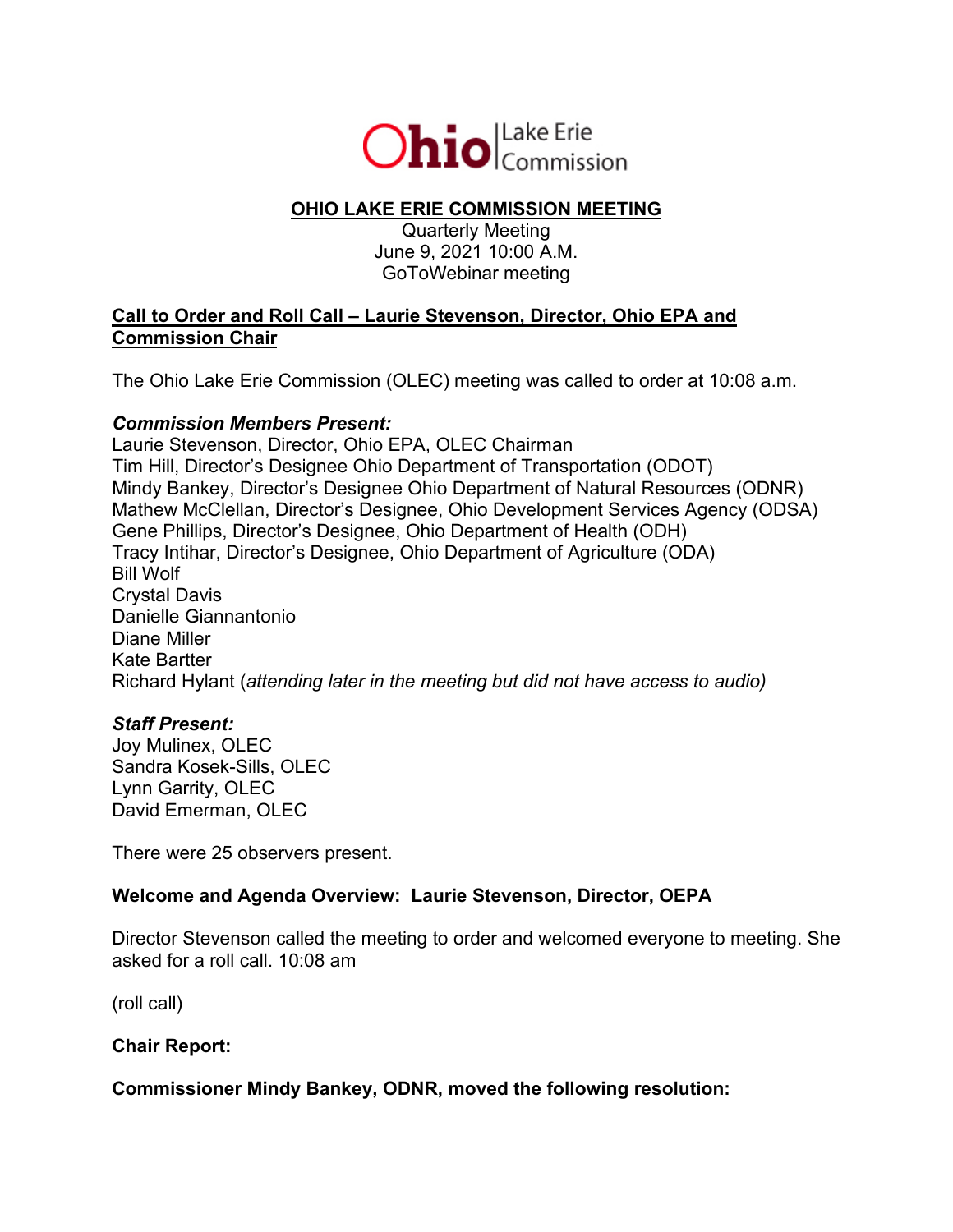**Resolved,** that the Commission approves the meeting minutes from March 10, 2021. Commissioner Bill Wolf seconded the motion.

No discussion followed. Commission members voted all in favor and the motion carried.

### **Special Report**

Presentation by Lake Erie Travel and Tourism, Larry Fletcher

Lake Erie's Shores and Islands is the destination marketing agency for the eight counties that border Lake Erie. Their focus is on promoting tourism and economy to the area. Larry Fletcher gave a presentation regarding the status of tourism, economy, and unemployment for the region and how it's been affected by the COVID-19 pandemic.

Mr. Fletcher compared figures from 2019 to 2020 and showed pandemic related effects to unemployment, loss in tax revenue and total impact to the economy. He is predicting an 88% increase in travel over the next five months.

Outdoor recreation sales were high in 2020. Travel and tourism figures remain optimistic for 2021 Mr. Fletcher highlighted some special events happening in the area, such as:

- Cedar Point will be celebrating their 150 anniversary this year, which was rescheduled from 2020. Cedar Point is promoting a new ride opening, Snake River Expedition family boat ride.
- There will be a 2-day concert at the Put-in-Bay airport called the Bash on the Bay.
- Marblehead lighthouse will resume tours.
- Toledo's Solheim Cup is scheduled for August 21- September.
- Sandusky County will be celebrating their bicentennial on August 14.
- Ariel on Broadway reopens in Lorain and Rockin' on the River returns.
- 2021 Rock and Roll Hall of Fame inductions on Oct. 30, 2021, at Rocket Mortgage Fieldhouse.
- Powerboat racing in Lake County.
- Mentor Marsh public access project.
- Conneaut Harbor expansion.

Director Stevenson thanked Larry Fletcher for the presentation and to all the Agencies that play a roll in the health in Ohio's tourism.

Crystal Davis asked a question regarding the lake levels and high-water effects. Mr. Fletcher said although several Lake Erie communities did suffer storm related flooding over Memorial Day weekend, the water has dissipated, and the high lake levels were temporary.

Danielle Giannantonio asked how Ohio's economic impacts compared to other Great Lake States during the pandemic. Mr. Fletcher believes the effects are similar, but Ohio may have a quicker recovery with the reopening of the State. He said that concerts, professional sporting events and conferences are starting to resume.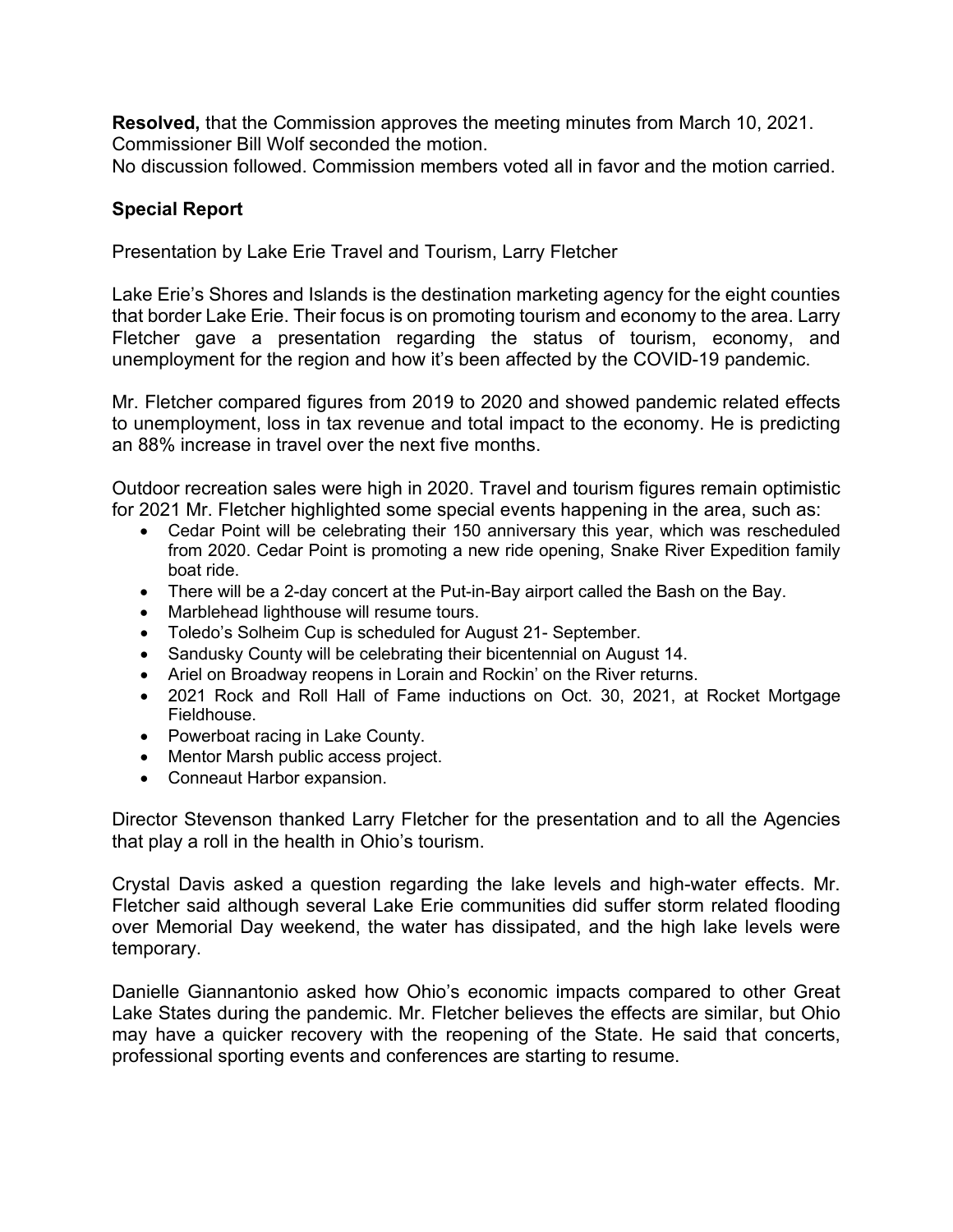### **Lake Erie Phosphorus Reductions and Estimating Manure Phosphorus in the Maumee**

**Watershed** presentations by Joy Mulinex, Matt Lane, and Chris Winslow

Joy Mulinex discussed the progress with Governor DeWine's H2Ohio initiative. Eighteen hundred farmers have enrolled in the program which includes 14 counties and over 1 million acres of farmland in the Maumee Watershed. The goal is to reduce 40% (1 million pounds) of phosphorus from the Maumee River Watershed. Ms. Mulinex also discussed ongoing Ohio EPA and ODNR related projects for the H2Ohio program.

Matt Lane from the Ohio Department of Agriculture discussed the increase of livestock manure in Maumee Watershed as contributing to phosphorus. He estimates that there has been an 88% increase in Animal Units since 2002-2017. This attributes to an estimated 5100 metric tons of manure phosphorus in Maumee watershed in Ohio. Also manure phosphorous application has increased, commercial fertilizer application has decreased proportionally.

Dr. Chris Winslow with the Ohio State University and Ohio Sea Grant shared figures from the Maumee River in Waterville particulate phosphorus and dissolved reactive phosphorus. The H2Ohio plan to reduce the load of phosphorus by 40% by using good 4R stewardship education for farmers, addressing legacy phosphorus issues and storm water management best practices. In 2019, there was a 24% drop in phosphorus. In that year, there was 41% of land that went unplanted (compared to 5% in 2018), 46% of typical commercial phosphorus amounts were sold, and 15% of typical manure application from March-May.

ODNR, ODA, OLEC, ODH, and Ohio EPA are working together with higher education for research opportunities to help study and understand effects to improve the phosphorus levels.

Bill Wolf asked a question regarding land application of manure verses commercial products. He also discussed the need for farmers enrolled in the H2Ohio to have a manure management plan. He believes there are still farms that over apply phosphorus.

## **Ohio Lake Erie Commission Office Report – Joy Mulinex**

The state Budget bill with the Commission's FY22-23 funding should be final at the end of June. The Ashtabula River AOC delisting and public comment period has ended. A public meeting was on held on May 17, and a delisting report will be created for U.S. EPA. Planning for fiscal year 2022/2023 is being done with sister agencies for H2Ohio. Grant announcements for opportunities in Lake Erie are circulated to partners by Lynn Garrity and posted online. The Commission is accepting photos for Life on Lake Erie Photo contest until July 31, 2021. The Commission's DAP workshop was held April 13. It was recorded and posted on the OLEC YouTube channel. The Lake Erie LAMP annual report is posted online. On May 28, Corp of Engineers posted the FY-22 budget proposal which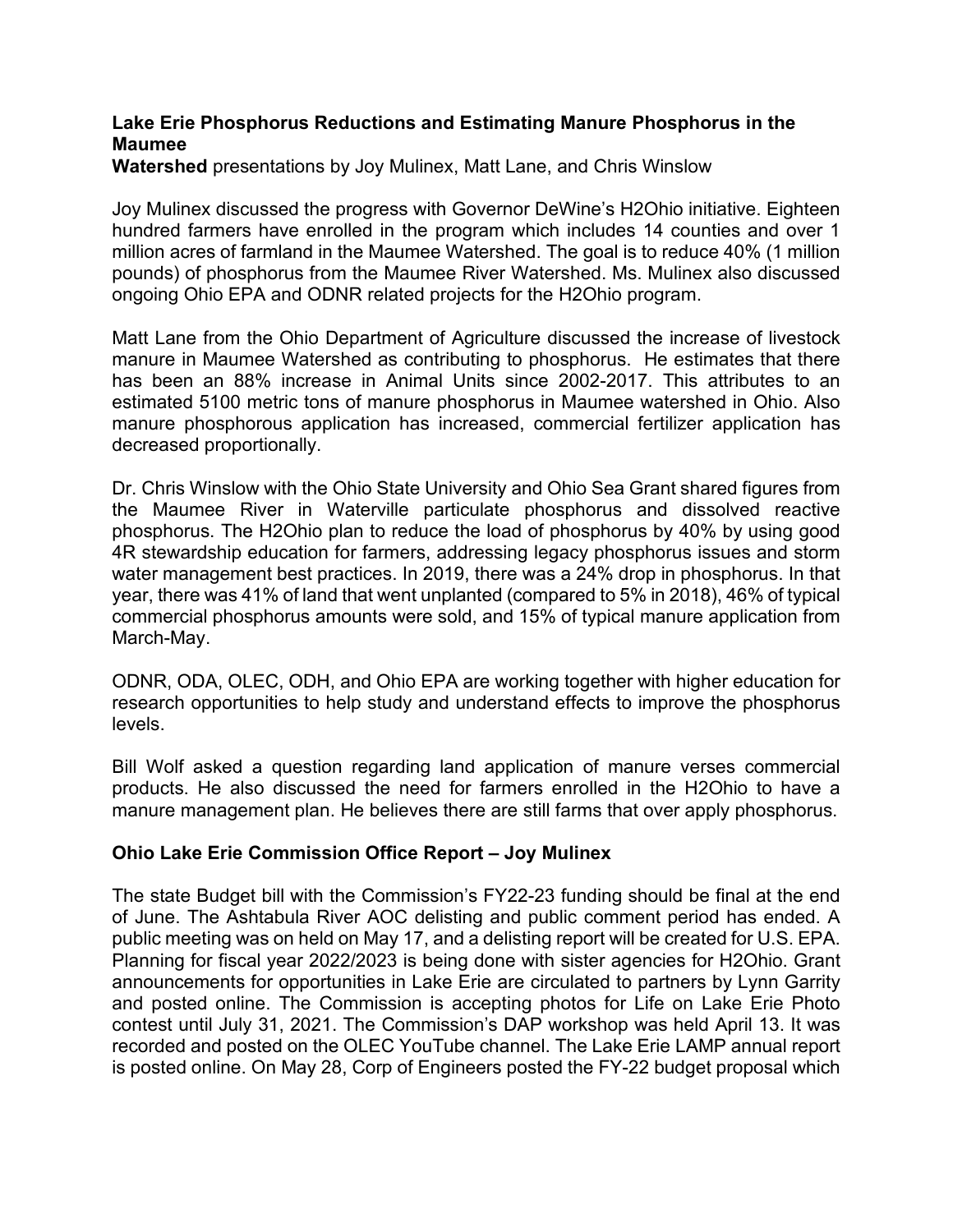include \$23.5M budget for dredging Ohio's commercial harbors on Lake Erie. That's good news for Ohio.

#### **Agency/ Commissioner Reports:**

Director Laurie Stevenson, Ohio EPA – Agency is working on infrastructure improvements and installations for water and sewer lines. The Agency is also working on the **Maumee Watershed Nutrient TMDL project**, more details are posted on the Division of Surface Water web site. Interested parties can subscribe on the Agency's web site to get announcements and details on public engagement.

Mindy Bankey, ODNR – Announced a ribbon cutting ceremony in Williams County for two wetlands that were H2Ohio projects. Marble Head is open and nature centers are reopened.

Tim Hill, ODOT – Discussed a partnership with Port Clinton to install a waterfront walkway. State Route 163 was damaged during flooding on May 31 and ODOT is working to restore and repair.

Gene Phillips, ODH – Lake Erie e Coli beach monitoring started on May 24. ODH briefed local health districts on beach and HAB season. Applications for the next round of funding has started for beach monitoring grants.

Bill Wolf – Announced that 47 retailers are the certified in the nutrient program in the NW watershed. More communication is need on manure management.

Commissioner Jim Stouffer – Absent

Commissioner Richard Hylant – Absent

Crystal Davis – Hired a Federal Relations Director in Washington DC.

Danielle Giannantonio – President Biden's FY2022 budget has increased funding for combine sewer overflows projects in the Great Lakes region.

Diane Miller – Summarized a two-year pilot study for the Great Lakes Region and Chesapeake Bay, as well as a Great Lakes coastal system study in Maumee Watershed. Her office is hiring a staff person to oversee these two studies.

Matt McClellan, Ohio Development of Services Agency – New TV commercials and digital ads promoting the State Tourism are circulating. ODSA is working on business support grants and funding for food and beverage companies, hotel lodging, new businesses, and entertainment venues. These grants will range from \$10,000, \$20,000 and \$30,000.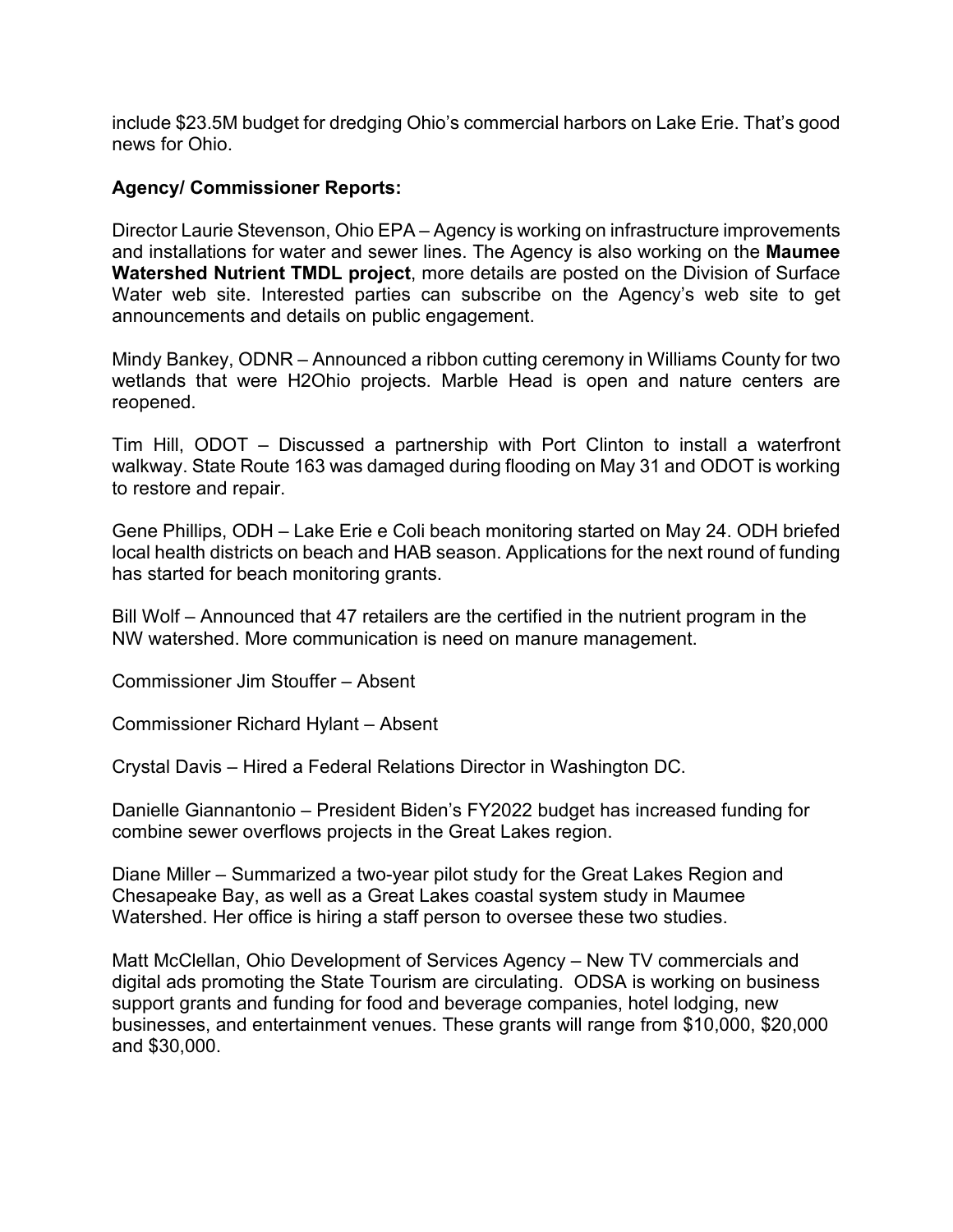Tracy Intihar, ODA – H2Ohio is top priority for the Ohio Department of Agriculture. They are working closely with the 14 counties in NW Ohio on nutrient plans, developing training for BMP's for the 10-county expansion. House Bill 7 legislation passed in January and ODA is preparing for the July 1 implementation.

Kate Bartter – Great Lakes Protection Fund has grown to \$160 million. About \$14 million in active projects are focused on agriculture in the Great Lakes basin.

### **Partner Reports:**

Dr. Winslow announced dates of some annual events, including:

- NOAA's forecast of HABs 2021 virtual meeting will be June 30 from 10:00-12:00.
- State of the Lake meeting Sept. 8, all day virtual meeting
- Higher Education 19 projects have been sent to the chancellor's office by 8 universities in Ohio. All were approved.

NOACA is present today, no updates

#### **Public Comment:**

Mary McCarron from Ohio EPA facilitated public comments through the web meeting chat.

Kristy Meyer provided three questions regarding the Lake Erie Phosphorus Reductions and Estimating Manure Phosphorus in the Maumee

Watershed presentation: Do we know where they are applying in excess? If so, is it possible to work with those folks proactively and individually? For Matt Lane, Do you know if manure fertilizer being used on crops is being applied at the agronomic rate or at 150ppm? As you can imagine, this data is imperative and could indicate some runoff even though it is less water soluble. Thanks Joy for the update on the USACE funding. For Ohio EPA, has the agency asked for additional funds for beneficial reuse of dredged materials to ensure all the harbors can be dredged this year? I know there was some funds in the Capital Budget last year, but not a lot. OLEC and the State Agencies provided a response to Ms. Myer after the meeting on these questions.

Sandy Bihn submitted a public comment:

1. Ohio is permitting 40,000 more chickens, 22,800 more hogs and 8,424 more dairy cows in the Maumee/Lake Erie watershed. This is about the equivalent of adding 225,000 people sewage land applied to the Maumee/Lake Erie watershed. Obviously some of this will add runoff to Lake Erie. This is unacceptable when we are paying to reduce.

2. H2O Ohio pays \$60 per acre to haul liquid manure to fields with soil P of 50 ppm and \$35 for poultry manure for soil P of 50 ppm, yet Ohio permits up to 150 ppm. This should be included in the H2O Ohio CAFO discussion,

3. Please factor in for 2019 the fact that manure has to be applied - taking a year of application away means that it piles up and has to be over applied etc. Manure in 2019